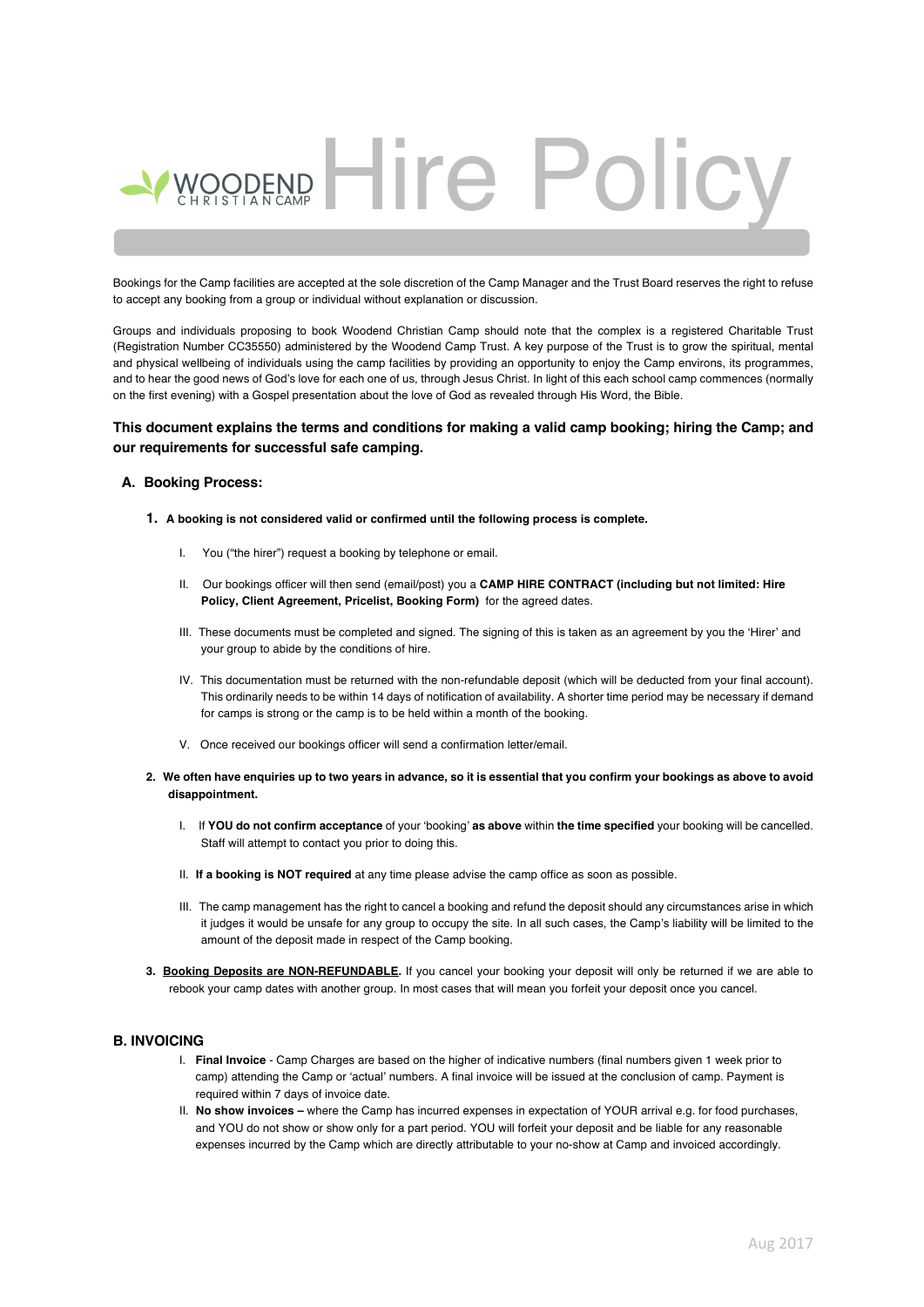#### **C. PAYMENT METHOD**

#### **All payments can be made by one of the following methods.**

- Cheque (please make payable to "Woodend Camp Trust")
- Bank Deposit (38 9006 0550717 00)
- Cash

### **D. ARRIVAL / DEPARTURE TIMES**

- I. **Weekend bookings -** commence on Friday evening 6pm and conclude with a 3pm departure on Sunday. Accommodation needs to be vacated by 2pm to allow staff to prepare for the next group. Long weekends are extensions of this format.
- II. **Week day bookings -** commence at 1pm on the day of arrival with a 2pm departure on the final day.
- III. **Variations** to normal arrival/departure arrangements must be discussed with, and approved by the Camp Management in writing prior to arrival (this may incur extra costs).
- IV. **Late departures** resulting in extra work for camp staff or are an inconvenience to arriving campers may incur a late Departure Charge of up to \$100 per hour.

#### **E. VENUE**

- I. Upon initial inquiry, groups may choose which venue to hire (conditional upon numbers in group):
	- § **Nancy Jean Forbes Training Centre & Back cabins (17-20)**
	- § **Main Camp & Back cabins (12-16)**
	- § **Entire Facility**
- II. Unless your group is larger than **66 people** we reserve the right to host multiple bookings on the same dates. Should this be necessary we will endeavour to ensure compatibility between groups.
	- § Alternatively, groups may hire entire facility with less than 66 people with a minimum charge of \$2000 per day.

#### **E. ACTIVITIES**

- I. **Programming**  it is essential that we receive a copy of your proposed programme **no later than 2 weeks prior to your group's arrival at camp,** This will ensure that the required number of Woodend Camp staff are available. Failure to do this may result in our staff being unable to run requested activities. **Activities requiring Woodend Camp Staff are unavailable on Sunday's.**
- II. The Camp provides no guarantee that all the outdoor activities at the Camp will be available to campers.

#### **F. NUMBERS AND SPECIAL REQUIREMENTS**

- I. **Confirmations of Expected camp numbers / Special requirements are** required one week before arrival. This confirmation will include any **special needs and dietary requirements (\$5pp/day extra charge).** Upon notification of special dietary requirements our staff will contact you to ensure that these needs are met.
- II. **Campers are required to check with the Kitchen staff, at the beginning of each camp or as required to ensure that any special dietary requirements are being addressed and any uncertainties about the ingredients of particular menu items clarified.**
- III. **RATIO –** to ensure suffient supervision/safety, a 1:10 adult: child ratio is required for overnight and 1:6 ratio for activities.